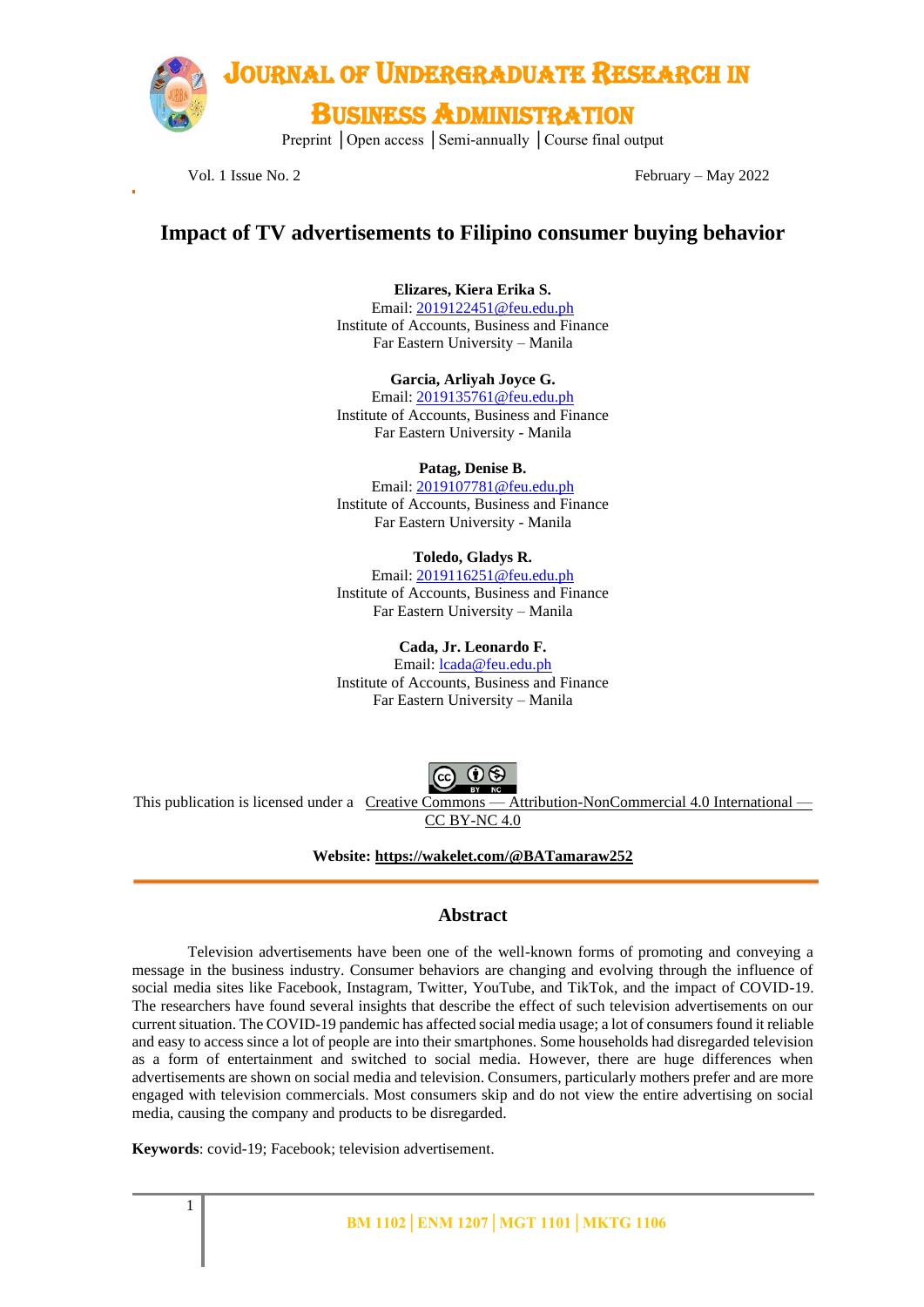

Vol. 1 Issue No. 2 February – May 2022

### **1. Introduction**

Watching television has been one of the most popular forms of entertainment for Filipinos throughout the years. Up until now, many people like to watch it, thus it is safe to assume that many people will see the advertisement if companies choose to market their goods and services through it. According to Improve Marketing (n.d), television commercials have a big financial benefit. It has a huge scale and reaches, may increase market share, and customers trust television. They can also buy the expected quantity of views or ratings that a business requires. In TV advertisements, some new or famous artists are mostly the main characters that you can see in advertisements. Sunstar (2020), also stated that In truth, the Philippines is one of very few eight (8) countries in which the appearance of a celebrity does have an impact. In television advertising, famous personalities are one of the main characters to attract consumers, specifically their fans. It helps the brand to gain sales and identity as well.

TV advertisements also use images or videos that are pleasant to the eyes. Some commercials are using songs and phrases that are easy to understand and memorized by the consumers in order to make the product more unforgettable. According to Suggs (2017), the majority of people consider music to be an important component of their daily lives. Music has the power to bring people together and make us feel good, regardless of aesthetic differences. Music, like odor, has the power to evoke emotions. The researchers believed that hearing is one of the love languages of Filipinos in terms of advertising, especially if the commercial is good to hear. Even while music may not appear to be a large part of advertising, it can help develop and maintain ties between a business and its customers.

In addition, T.V. celebrities in ads help individuals remember the offered product or brand because they associate that with the celebrities and therefore can easily recognize it. TV advertising also aims to boost brand remember by assisting in the formation of top-ofmind attention for a brand (Khanam, A. & Dr. Verma, A., 2017). Using such sensory organs can help to create a positive impact and impression for a brand's product. Sellers are more likely to get the consumer's attention when they appeal to these senses by marketing their products on television.

The researchers believed that Filipinos will relate and local businesses will realize how important is the impact of TV advertisements in consumer behavior. The Philippines is a country enamored with brands. Advertising has a role in the promotion of most consumer goods. The majority of the country's main ad agencies are affiliated with international companies. Advertising in the Philippines has gone beyond traditional tri-media means such as newspapers, radios, and the majority of television (International Trade Administration, 2021). Filipinos can easily catch their attention especially if it is seen on television since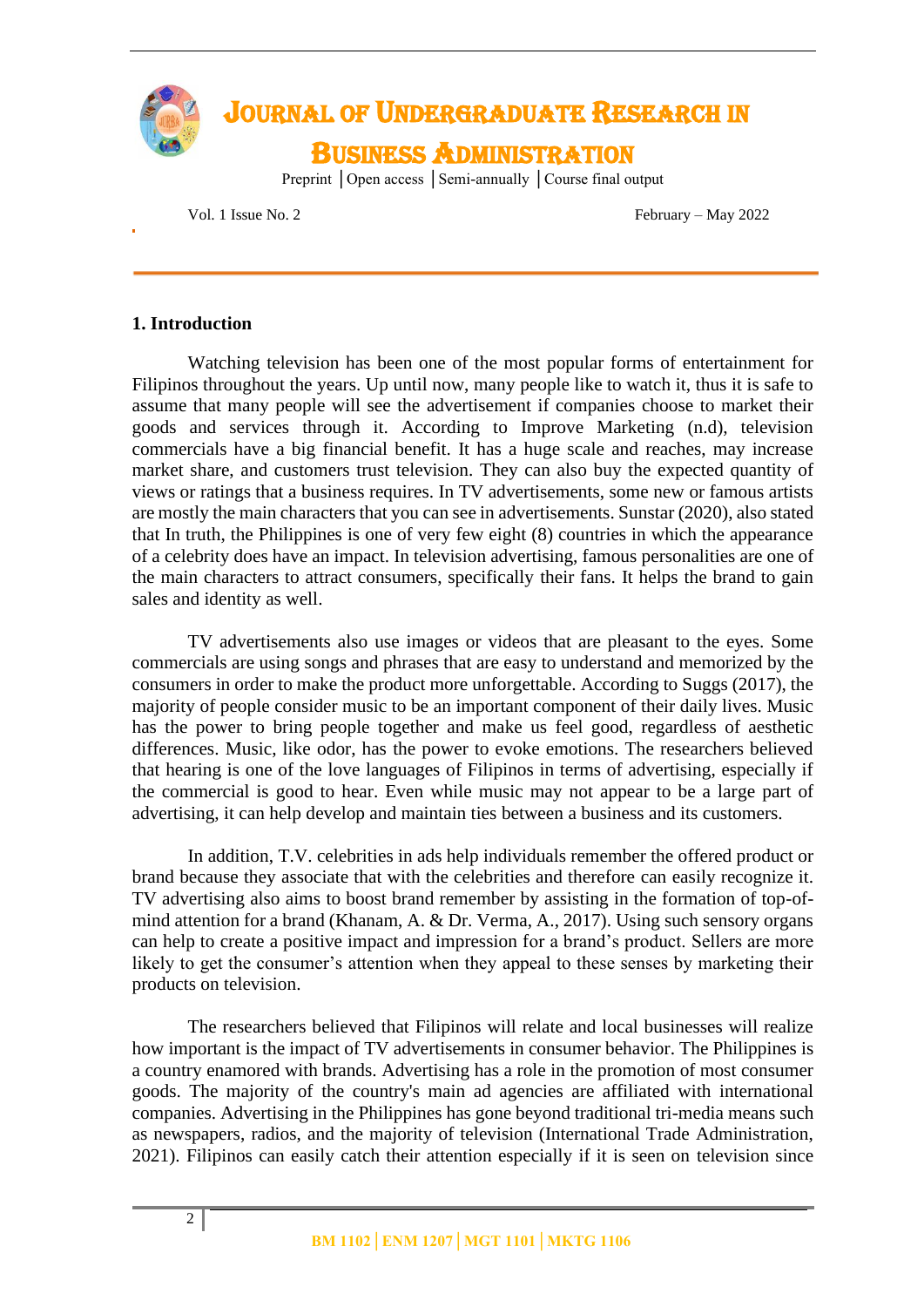

Vol. 1 Issue No. 2 February – May 2022

most Filipinos are patient in watching each of every commercial, just to wait for their favorite show. Vic (2011) proved that commercials on television are a lifestyle in the Philippines. Children might be seen imitating commercial jingles, and even teenagers can be seen laughing at TV commercials.

To grab the attention of the consumers, managers should utilize media advertisement as their medium in promoting their products. According to Sama (2019), as the use of digital media channels continues to grow and become more popular, consumers find the internet a more compelling medium than paper because of its multi-leveled structure. Sama studied how media advertising has various effects, especially on consumer behavior. Advertisements that can be seen on televisions and on other media platforms have an impact on the consumer's awareness, interest, and conviction, which are greatly affected by their emotions and attitudes toward a certain brand or product. This impact can be negative or positive, depending on how the consumer viewed the advertisement.

According to Statista Research Department (2021), in 2018, users in the Philippines spend almost 4.9 hours a week are allocated to watch television, and on the other hand, for the radio, they spent 2.5 hours per week. Filipinos allocate 95% of their monthly time watching television, according to the same research. The Filipino consumers that the researchers would like to study are the parents of college students. Since the parents are the most active in watching television and purchasing essentials, they have an income, and they are well fitted to be included and studied to the consumer buying behavior with the impact of TV advertisements. Television advertising, according to a study, increases either direct and indirect willing to spend. Furthermore, because consumers consider commercials as the most credible and important type of advertising, they have a positive impact on customer connection with a brand (Delauro, 2020).

The student researchers in Far Eastern University - Manila are researching the 'Impact of TV advertisements on Filipino consumer buying behavior' to prove that television commercials have a significant impact on Filipino parents of college students, both positively and negatively. The following research questions must be answered in order to obtain an understanding of one of the important factors: (1) What effect does tv advertisement does on its consumers that make them buy what they saw on television? (2) Does tv advertisement really helps the product to be known better by the consumers? (3) Does the sales of a product increase if they advertise on TV?

#### **2. Research Method**

The purpose of the paper is to prove that TV advertisements positively and negatively affect the buying behavior of consumers, especially the parents of college students. This is also to determine if the TV advertisements help the products to be well-known by the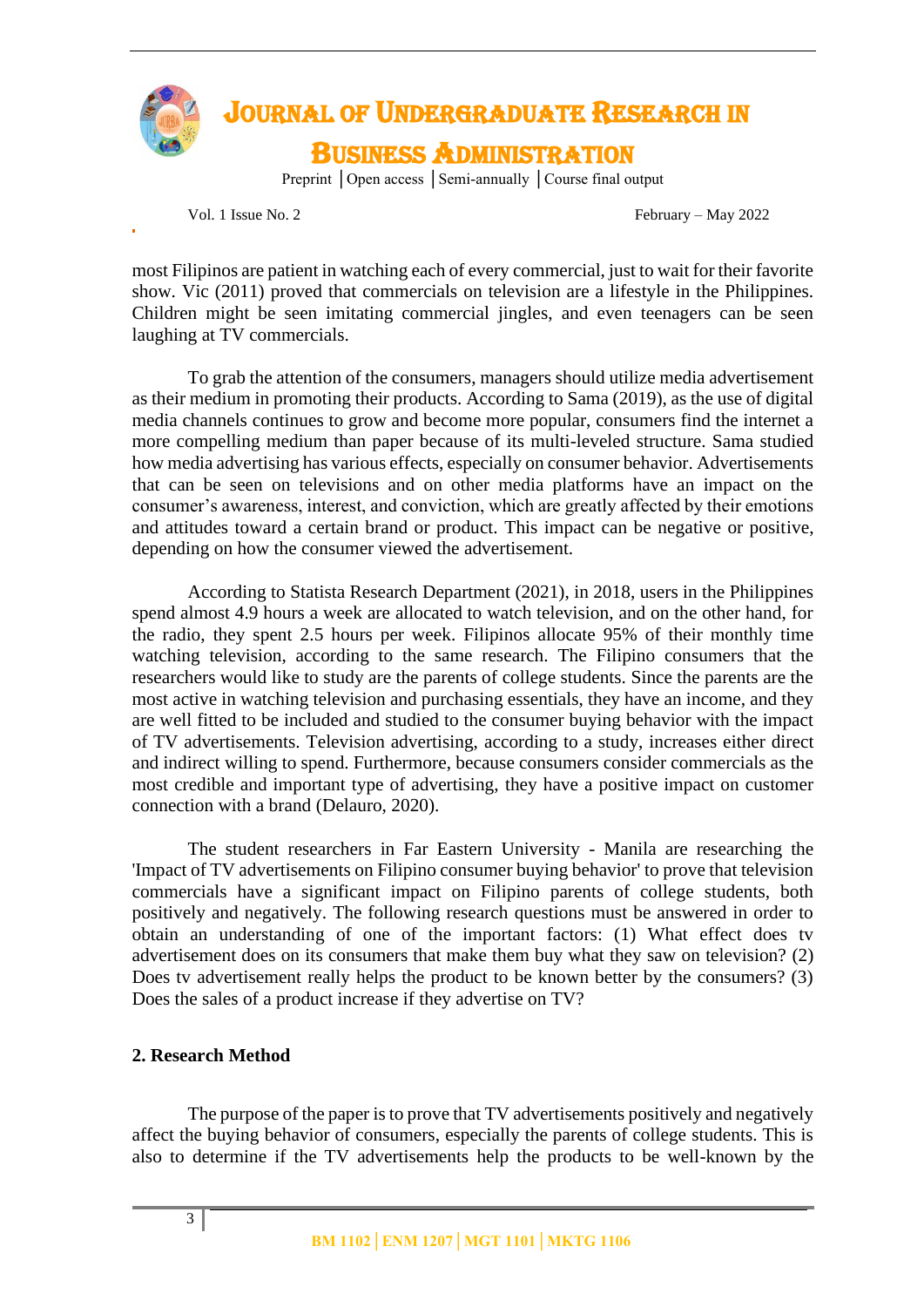

## JOURNAL OF UNDERGRADUATE RESEARCH IN BUSINESS ADMINISTRATION

Preprint │Open access │Semi-annually │Course final output

Vol. 1 Issue No. 2 February – May 2022

customers as well as if it increases the sales of the product. The researchers are using multiple case designs since it is mentioned that if the TV advertisements greatly affect the choice of customers, the familiarity with the product and the sales will improve. Multiple case designs are best suited to use by the researchers to better have a deep and accurate understanding or answer about the purpose. According to Yin (2018), the researchers can examine two or more examples through a multiple case study method.

Since the researchers are conducting a deep understanding of how the TV advertisements greatly affect the customers and consumers in terms of buying, as well as how it affects the product, the best thing to choose a technique to get accurate information is the non-probability sampling technique and the researchers decided to use purposive sampling. According to Crossman (2020), when a researcher needs a certain sample immediately and proportionality is not a big factor, this form of sampling can be reasonably useful.

This generation of Filipino parents, particularly those who stay home the most, still likes to watch anything at all on television rather than on social media platforms. It is their form of entertainment when they take a break from their tasks and responsibilities as parents. According to Statista (2021), "In 2018, consumers in the Philippines spent 4.9 hours per week on average watching television. Also, according to the same report, Filipinos spend 95 percent of their monthly time watching television". The specified participants were chosen by the researchers because they purchase and consume a wide range of products in their everyday life as parents of college students. The chosen participants for the focus group are the Filipino parents and grandparents of students from ages 40-60 years old. They must be watching television daily and responsible for making groceries weekly or monthly. It could be male or female as long as they have an average income, a consumer, and pay attention to TV advertisements. In conducting an interview, the researchers decided to interview 15 (fifteen) participants to have accurate information using the focus group approach. A focus group must be a qualitative research method for gathering detailed information on attitudes and actions. Researchers can better analyze and explain appropriate communication events when they have descriptive data. (Allen, 2017). The 15 participants will be divided into 3 (three) groups. They will be asked questions with follow-up questions that will determine and access their understanding of TV advertisements. The researchers will be using openended questions since it is qualitative research. This approach can help better understand and explain the participant's ideas and behavior in the area of study.

Using the composed permission letter made by the researchers, asking permission and approval from the research adviser is a must to carry out their research by conducting personal interviews with the chosen participants. There will also be another letter to be handed over to the participants for an interview to give consent to the researchers to conduct the study as one of the participants. The researchers' system to gather data will be done by focus group discussion. Focus group discussion are chosen to ensure that the researchers will gather accurately the data. Focusing only on 5 (five) participants each group. In conducting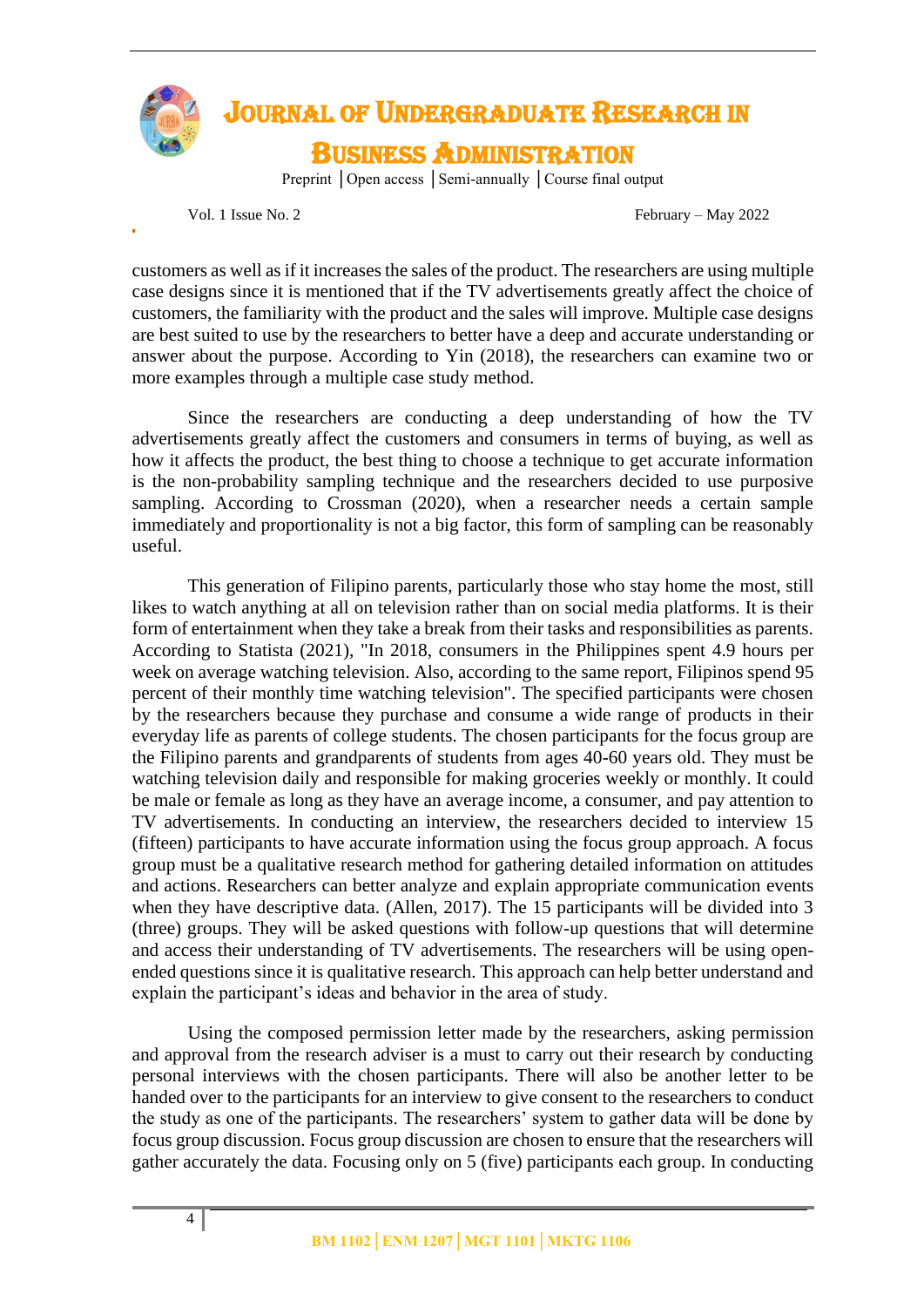

Vol. 1 Issue No. 2 February – May 2022

the actual interview, it will be done through a group call or video call via Messenger due to the limited interaction amidst the pandemic. The participants will be given ample time to answer. Lastly, after receiving the response or answers from the participants, all of the information will be written down for interpretation to ensure the data collected is secured and properly documented.

### **3. Results and Discussion**

The results and discussion contain the outcome of the interview that was performed by the researchers. The interview was done via focus group discussion (FDG). Each research question has different codes and themes that were generated from the transcript in order to analyze more the topic and gain what was the Filipino parents' and grandparents' insights or experiences regarding TV advertisements as a Filipino consumer. These tables below show the results of the interview, and the following paragraph is the discussion about the table.

Table 1. Data analysis for research question 1 is arranged using codes and descriptive

| Research Question no. 1                                                                                             | Codes                                                                                                                                                                                            | <b>Themes</b>                                                                                                                           |
|---------------------------------------------------------------------------------------------------------------------|--------------------------------------------------------------------------------------------------------------------------------------------------------------------------------------------------|-----------------------------------------------------------------------------------------------------------------------------------------|
| What effect does ty<br>advertisement does on its<br>consumers that make them<br>buy what they saw on<br>television? | •TV advertisements affect<br>mostly what is the need of<br>consumers<br>•Growth of social media<br>• Switching to Social Media<br>applications and sites<br>•Habit of skipping<br>advertisements | $>$ COVID - 19 affecting the<br>TV advertisement industry<br>$>$ COVID - 19 affecting<br>consumer behaviors toward<br>TV advertisements |
|                                                                                                                     | •Entertaining                                                                                                                                                                                    | >Companies or brands'                                                                                                                   |
|                                                                                                                     | •Influencers and artists                                                                                                                                                                         | strategies in producing their<br>TV advertisements                                                                                      |

themes.

The gathered data about the consumer's insights about TV advertisements shows that the COVID - 19 has a tremendous impact on the television advertising sector. Affecting as well as the behavior of consumers in TV advertisements. In the middle of the pandemic, participants or the consumers find an alternative like social media, to look for advertisements, and also, there are a lot of differences compared to TV advertisements. The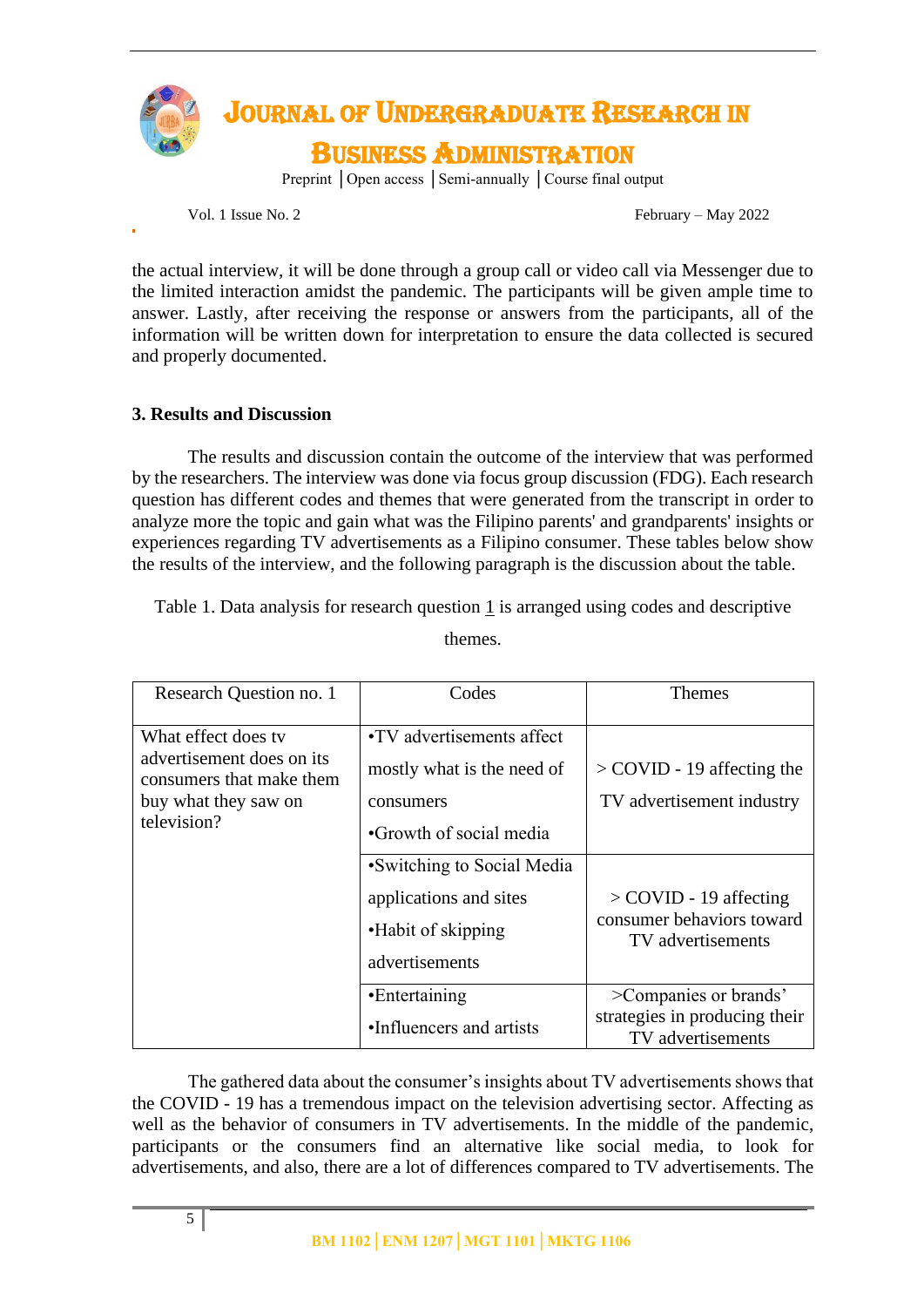

Vol. 1 Issue No. 2 February – May 2022

COVID - 19 makes the industry of TV advertising far away from its accustomed routine. According to Li and Hall (2020), media use at home has expanded. Although television viewer numbers have increased, the consumption of digital has accelerated much more: entertainment had expanded as a result of the widespread usage of social media platforms and streaming websites.

According to Zaheer (2018), it has been discovered that using celebrities in TV advertisements can actually influence one's buying behavior. The presence and appearance is enough for these customers to be persuaded to purchase their product by just the level of attractiveness, professionalism, and entertainment. This strategy proved to be effective as brands and companies still continue to use the reputation, expertise, and talent of their chosen celebrity endorser.

| Research Question no. 2                                                                      | Codes                                                                                                                                                                                                   | Themes                                                                 |
|----------------------------------------------------------------------------------------------|---------------------------------------------------------------------------------------------------------------------------------------------------------------------------------------------------------|------------------------------------------------------------------------|
| Does ty advertisement<br>really helps the product to<br>be known better by the<br>consumers? | • Awareness of product<br>existence<br>• Disturbance and getting in<br>the way of programs<br>• Different households can<br>recognize a product because<br>of the advertisements they<br>watched on TVs | $>$ TV advertisements reach<br>out to their market                     |
|                                                                                              | • Ads are imprinted on<br>consumers' minds<br>• Influenced on buying a<br>product based on what they<br>saw in an advertisement                                                                         | $> TV$ advertisement<br>provides information about<br>certain products |

Table 2. Data analysis for research question 2 is arranged using codes and descriptive themes.

Advertisement is designed to give a product or service a chance to promote, raise awareness, catch a customer's attention, etc. In terms of advertising, there are a lot of choices to choose from, depending on what kind of market and industry you should enter based on your goods. The results of the interview show that TV advertisement successfully reaches its market and it also provides accurate and genuine information to the viewers. It is indeed important that brands and products show their advertisement through television because it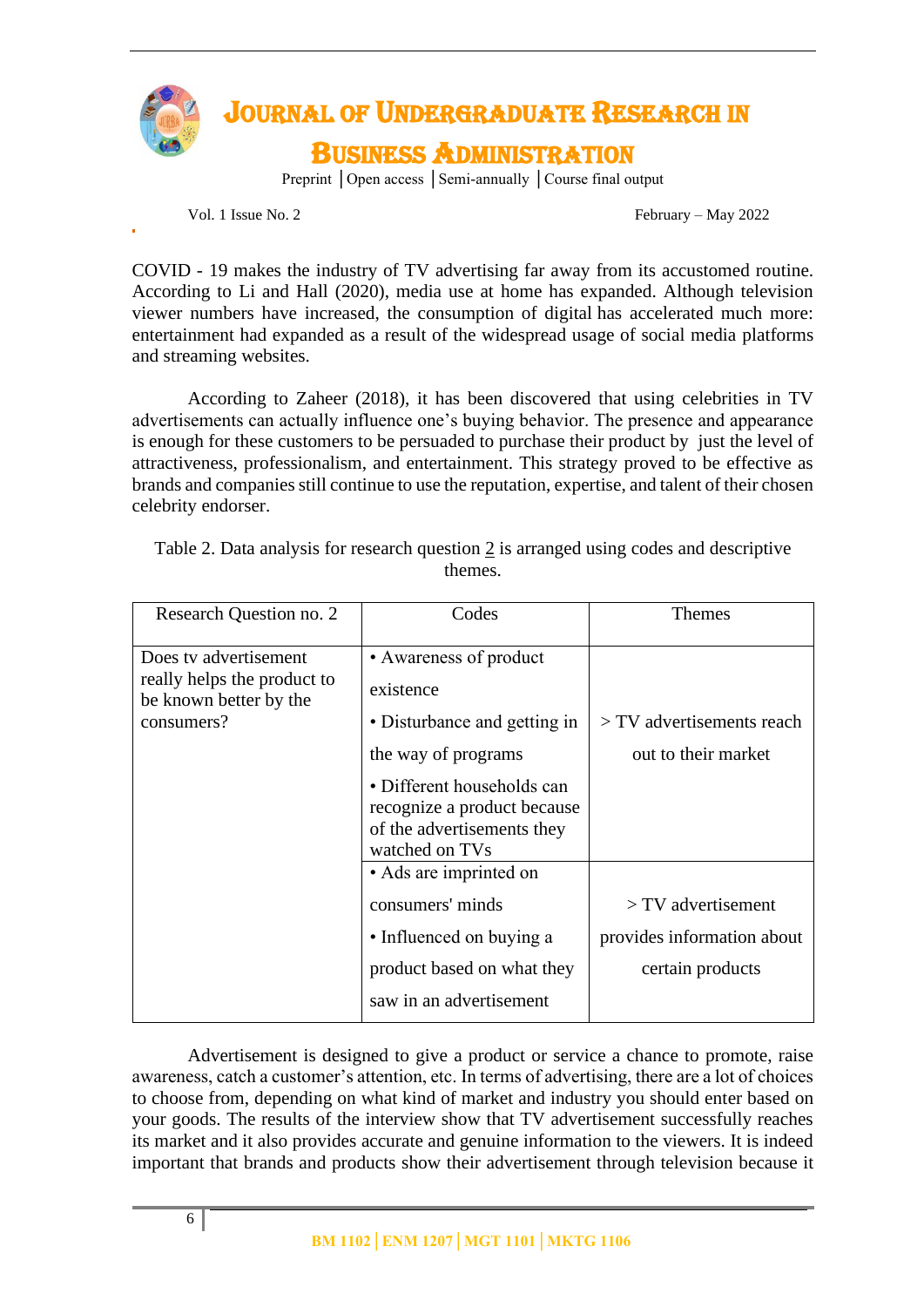

Vol. 1 Issue No. 2 February – May 2022

reaches out to a wider range of target markets. According to Mellinger (2018), the enormous audience that can be addressed relatively instantaneously is one of the most fundamental advantages of television advertisements. Targeting targeted audiences with television advertising can be surprisingly effective. Take advantage of daytime slots to appeal to parents who stay at home or working at home. As there are no skip buttons, viewers don't have a choice but to watch a TV advertisement while waiting for their favorite show. This somehow irritates them and gets them impatiently waiting for the advertisements to end.

According to Nelson (2021), effective advertising will influence potential customers as advertisements give information regarding the goods and services that are being offered. Advertising is a form of communication; thus giving the intended information and educating their viewers about their product will reflect the intention of the businesses to their consumers. Information such as the price, features, quality, and benefits must be openly and truthfully presented to the market to avoid any misunderstanding and conflicts.

| Research Question no. 3                                             | Codes                                                                                          | Themes                 |
|---------------------------------------------------------------------|------------------------------------------------------------------------------------------------|------------------------|
| Does the sales of a product<br>increase if they advertise on<br>TV? | • Product and Brand<br>Recognition to consumers<br>• Helpful in starting<br>businesses and new |                        |
|                                                                     | products                                                                                       | $>$ TV advertisements  |
|                                                                     | • Beneficial to consumers                                                                      | importance towards the |
|                                                                     | as they discover new                                                                           | product and brand      |
|                                                                     | products through TV ads                                                                        |                        |
|                                                                     | • Giving ideas and                                                                             |                        |
|                                                                     | knowledge to customers on                                                                      |                        |
|                                                                     | how good the product is                                                                        |                        |
|                                                                     | • Creative content                                                                             |                        |
|                                                                     | encourages viewers and                                                                         |                        |
|                                                                     | increase sales                                                                                 |                        |
|                                                                     | • Creating curiosity about                                                                     |                        |

Table 3. Data analysis for research question  $\frac{3}{3}$  is arranged using codes and descriptive themes.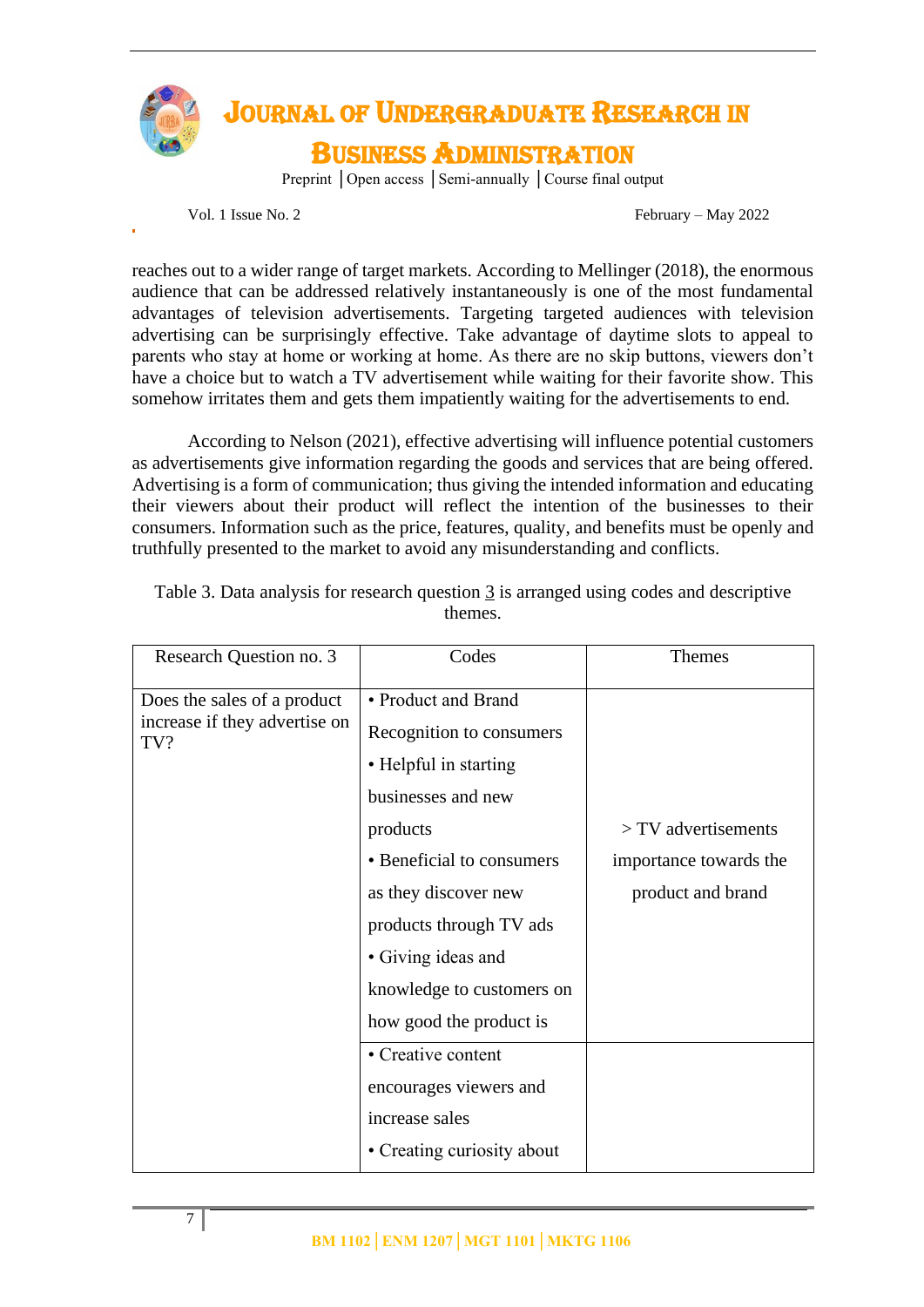

# JOURNAL OF UNDERGRADUATE RESEARCH IN

## BUSINESS ADMINISTRATION

Preprint │Open access │Semi-annually │Course final output

Vol. 1 Issue No. 2 February – May 2022

| the advertised products and   | $>$ Effects of TV            |
|-------------------------------|------------------------------|
| its other offers              | advertisements with regard   |
| • Others said that it doesn't | to the sales of the products |
| really increase the sales     |                              |
| compared to advertising in    |                              |
| Social Media apps             |                              |
|                               |                              |

TV advertisements also have different targets to make their product and brand to be introduced and well-known to the market, especially if it's a product, brand, or innovation that is new to the market. The results of interviews show that TV commercials do have an impact on products and brands. On the other hand, influencing the consumer by introducing products and brands can lead to higher sales. Since the TV advertisements are indeed effective and consumers watch the whole commercial even numerous times or just once. Compared to social media, customers don't finish the ads; they will just skip them right away. According to WARC (2020), television advertising has twice the perceived quality and popularity compared to online advertisements, and TV has the strongest 'signals' throughout all categories and groups.

According to Feroz (2019), TV commercial advertising still remains to be the most effective medium when promoting and marketing a product despite of the growing marketing trends and strategies that other brands are using now. She mentioned that TV commercials increase the sales of a company; however, this serves as the ROI or return of investment for the reason that buying advertisement spots on TVs is quite expensive depending on the time slot.

## **4. Conclusion**

The purpose of the study was to prove that television commercials have a significant impact on Filipino parents of college students in both positive and negative effects. According to the researchers' findings, advertisements on televisions do indeed have an impact on both consumers and businesses. In addition, data acquired on consumer perceptions of television advertisements reveal that COVID - 19 has a substantial influence on the television advertising sector, influencing consumer behavior as well. Since it shifts the TV advertising sector away from its usual pattern, people turn to alternatives such as social media to locate adverts. Moreover, it is vital for brands to advertise their products on television since it reaches an enormous audience relatively instantaneously and in every part of the market. Furthermore, as stated that television advertisements are in fact effective, introducing products and brands can lead to increased sales. Therefore, the buying behavior of Filipino parents and grandparents of students can be both positively and negatively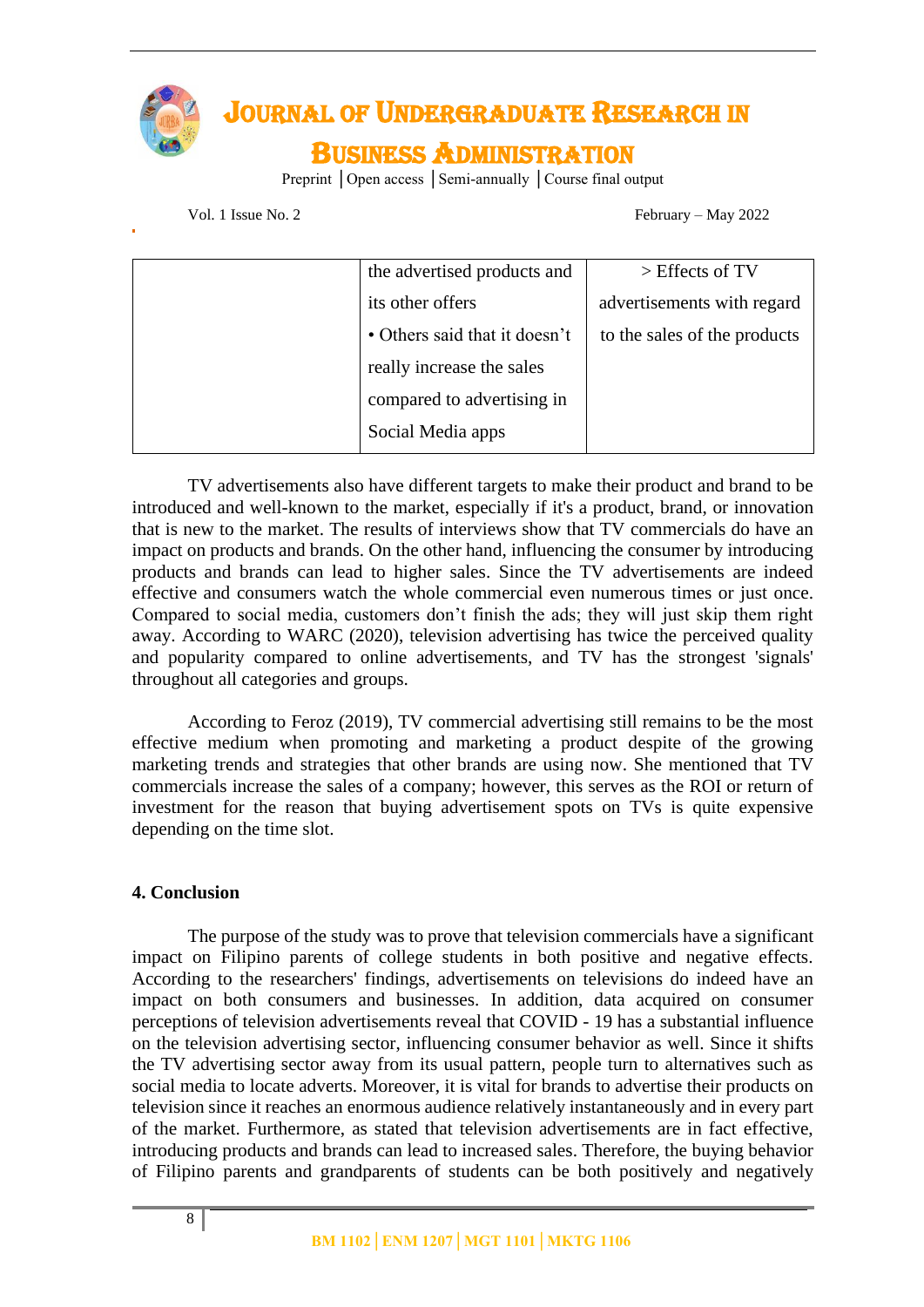

Vol. 1 Issue No. 2 February – May 2022

influenced by television advertisements. As a result, this study suggests that the data gathered in this study may be useful and applied for further studies that the research topics will study the comparison between Filipino consumers who are influenced by TV advertisements and Filipino consumers who are influenced by social media advertisements.

#### **5. Acknowledgement**

Foremost appreciation to the researcher's university, for the opportunity of learning and conduct research that will help us in our future endeavors.

Our greatest gratitude to our research supervisor for giving us this opportunity to conduct research and for guiding us through the process. It was a pleasure and privilege to learn and conduct research under his direction.

To our parents and relatives, who gave their time to participate and engage in our interview as a gesture of support. We appreciate your time and effort in providing us with answers that enabled us to complete our research paper.

We, the researchers, are grateful to all of our group members for participating in the completion of this work. Since this study would not have been completed without their efforts and collaboration, each member of our Research Team has provided significant personal and professional guidance and support.

Finally, the researchers would like to convey their gratitude to our colleagues who in one way or another expressed their moral or physical support. We thank you.

#### **References:**

- (1) Improve Marketing. (n.d) Benefits and Advantages of TV advertising. Retrieved from <https://www.improvemarketing.co.uk/single-post/benefits-of-tv-advertising>
- (2) Sunstar. (2020, November 6). Most Effective TV ads in Philippines cited. Retrieved from https://www.sunstar.com.ph/ampArticle/1876023
- (3) Suggs L. (2017, January 31). The Importance of Music in Advertising and Branding. Retrieved from <https://thegossagency.com/2017/01/31/the-importance-of-music-in-advertising-and-branding/>
- (4) Khanam, A & Dr. Verma, A. (2017, June 6). Impact of TV Advertisement on Consumer Buying Preference - A Literature Review. Retrieved from [http://www.ijstm.com/images/short\\_pdf/1498204754\\_IIMT\\_330\\_ijstm.pdf](http://www.ijstm.com/images/short_pdf/1498204754_IIMT_330_ijstm.pdf)
- (5) ITA. (2019, September 11). Selling factors and Techniques. Retrieved from <https://www.trade.gov/country-commercial-guides/philippines-selling-factors-and-techniques>